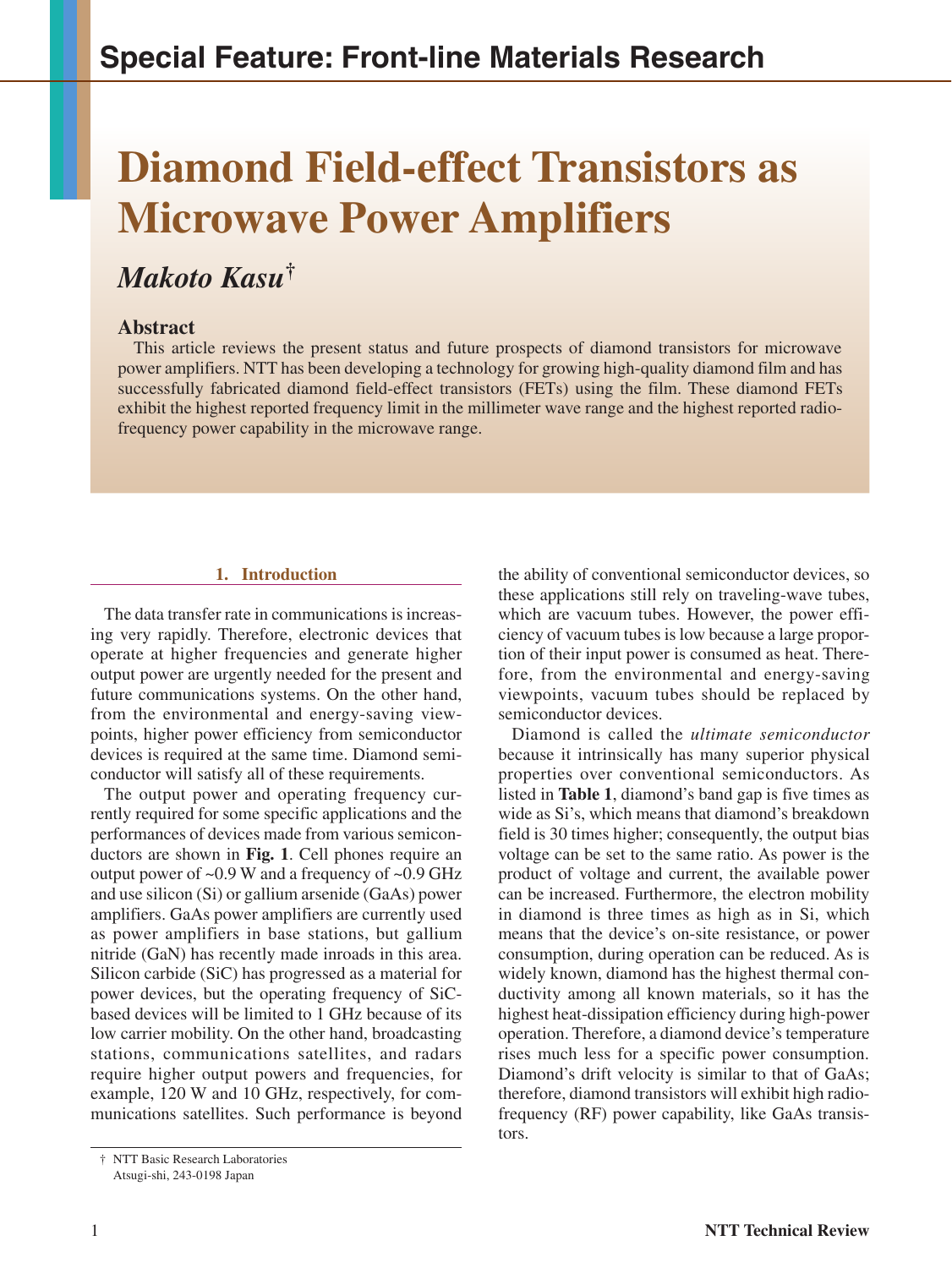

Fig. 1. Output power and operating frequency currently required for specific devices in systems along with the semiconductor materials.

| Semi-<br>conductor | Bandgap<br>(eV) | <b>Breakdown</b><br>field<br>(MV/cm) | <b>Saturation</b><br>velocity<br>$(x10^7 \text{ cm/s})$ | <b>Mobility</b><br>(cm <sup>2</sup> /Vs) | <b>Dielelectic</b><br>constant | Thermal<br>conductivity<br>(W/cmK) |
|--------------------|-----------------|--------------------------------------|---------------------------------------------------------|------------------------------------------|--------------------------------|------------------------------------|
| <b>Diamond</b>     | 5.47            | >10                                  | 1.5                                                     | 4500                                     | 5.7                            | 22                                 |
| <b>SiC</b>         | 3.27            | 3.0                                  | 1.6                                                     | 1000                                     | 9.7                            | 4.9                                |
| GaAs               | 3.4             | 0.4                                  | 1.0                                                     | 8500                                     | 13.1                           | 0.46                               |
| Si                 | 1.1             | 0.3                                  | 1.0                                                     | 1400                                     | 8.9                            | 1.5                                |

Table 1. Physical properties of wide-band-gap semiconductors.

#### **2. Diamond FET fabrication**

As explained above, the physical properties of diamond are excellent for achieving high-frequency, high-power, high-efficiency RF power amplifiers. However, diamond crystal is extremely hard, and until recently the high-purity diamond crystals needed for semiconductor devices were extremely difficult to grow. Utilizing our long experience in highpurity semiconductor growth, my coworkers and I have clarified the crystalline-defect-formation mechanisms in diamond and reduced the defect-density by one order of magnitude. We have also reduced the concentration of impurities, such as nitrogen, and developed technology for growing high-quality diamond thin films [1].

After these successes, we moved on to the development of diamond device fabrication technology, which requires p- and n-type diamond. For the dop-

ing, we developed an ion-implantation technology that increases the doping efficiency by one order of magnitude. Below, we describe how we use hydrogen (H) surface termination as a doping method.

A photograph of an entire sample  $(3 \text{ mm} \times 3 \text{ mm})$ and a cross-section drawing are shown in **Fig. 2**. Field-effect transistors (FETs) are fabricated on highpurity diamond crystal. When H atoms are chemically adsorbed onto diamond surface, a two-dimensional hole channel is formed along the surface for a few nanometers. Gold (Au) is evaporated for source and drain contacts. The gate length decreases the time it takes carriers to run below the gate, so the transistors can operate at a higher frequency. For the fabrication of submicrometer gates, we use electron beam lithography.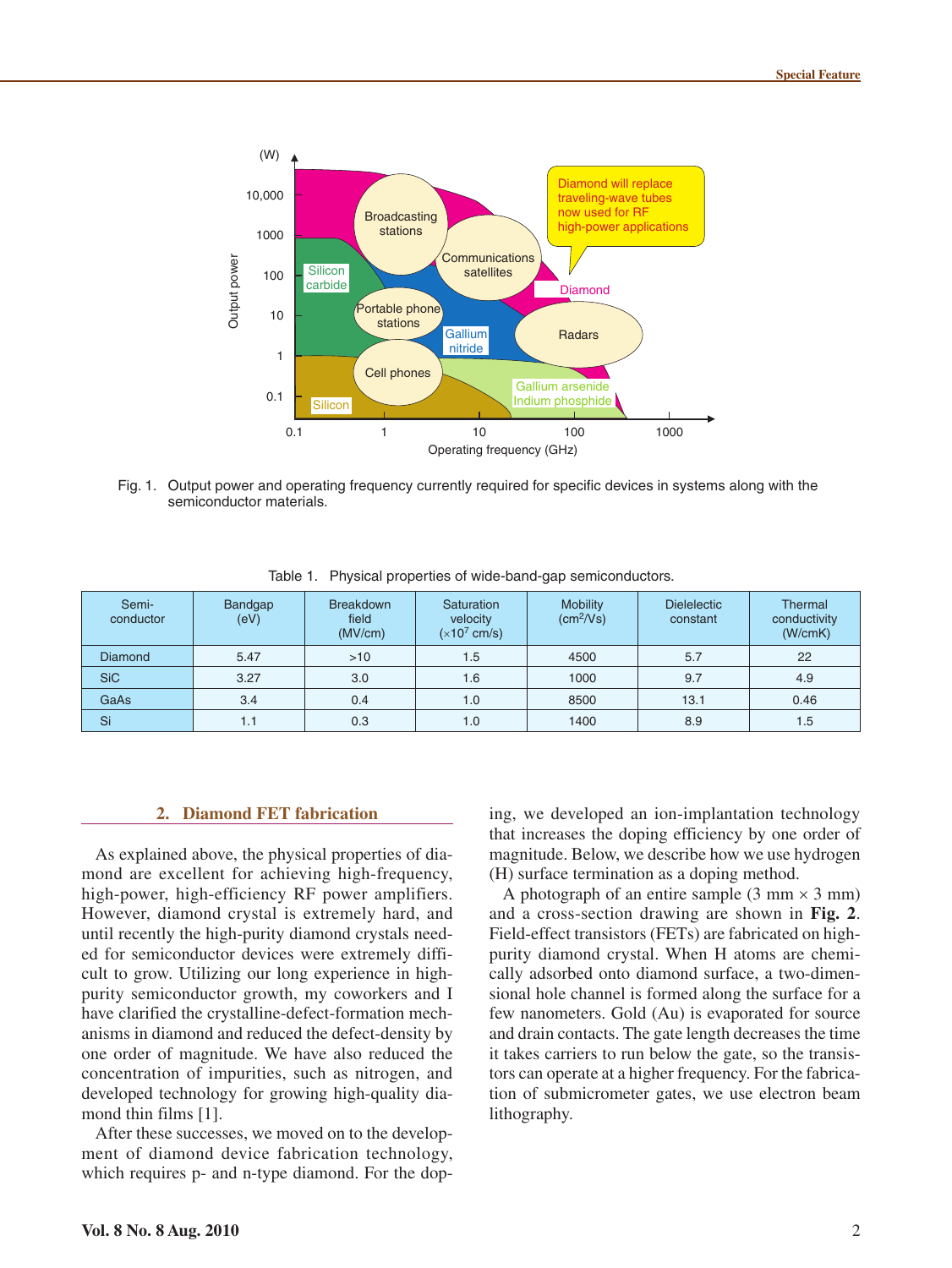

Fig. 2. H-terminated diamond FET.

#### **3. Characteristics of diamond FET**

The DC drain current-voltage (I-V) characteristics (output characteristics) of a diamond FET with a gate length of 0.1 μm are shown in **Fig. 3**. We obtained the maximum drain current of 0.55 A/mm [2], which satisfies demands for practical use.

The RF small-signal characteristics—frequency dependence of current gain  $(h_{21}|^2)$  and power gain (U) —of diamond FET [2] are shown in **Fig. 4**. The maximum oscillation frequency  $(f_{MAX})$ , the upper limit of the operating frequency in power amplification, is 120 GHz. This cut-off frequency is the highest ever reported for diamond devices. These results were the first demonstration showing that diamond FETs can operate as amplifiers in the millimeterwave (30–300 GHz) range.

The input-output power characteristics (large-signal characteristics) of the diamond FET in the class-A operating condition at 1 GHz [3] are shown in **Fig. 5**. The maximum power level  $P_{MAX}$  was 2.1 W/mm, the linear gain was 10.94 dB, and the power-added efficiency was  $31.8\%$ . This is the highest  $P_{MAX}$  among diamond devices and it is twice that of conventional GaAs power amplifiers. This indicates the suitability of diamond RF power amplifiers for communications systems.

The increase in device temperature during RF power operation monitored by infrared thermography [4] is shown in **Fig. 6**. During powered operation (right), at a power consumption of 0.84 W, the device temperature increased by only 0.6°C. This temperature rise is only 1/50 of that for GaAs transistors. Physically, the temperature rise should be inversely proportional to the thermal conductivity. Since the thermal conductivity of diamond (22 W/mm) is 50 times as high as that of GaAs, this experimental result is very reasonable. From the viewpoint of thermal management, which is very important in power



Fig. 3. DC drain current-voltage (output) characteristics.



Fig. 4. Frequency dependence of current gain ( $|h_{21}|^2$ ) and power gain (U).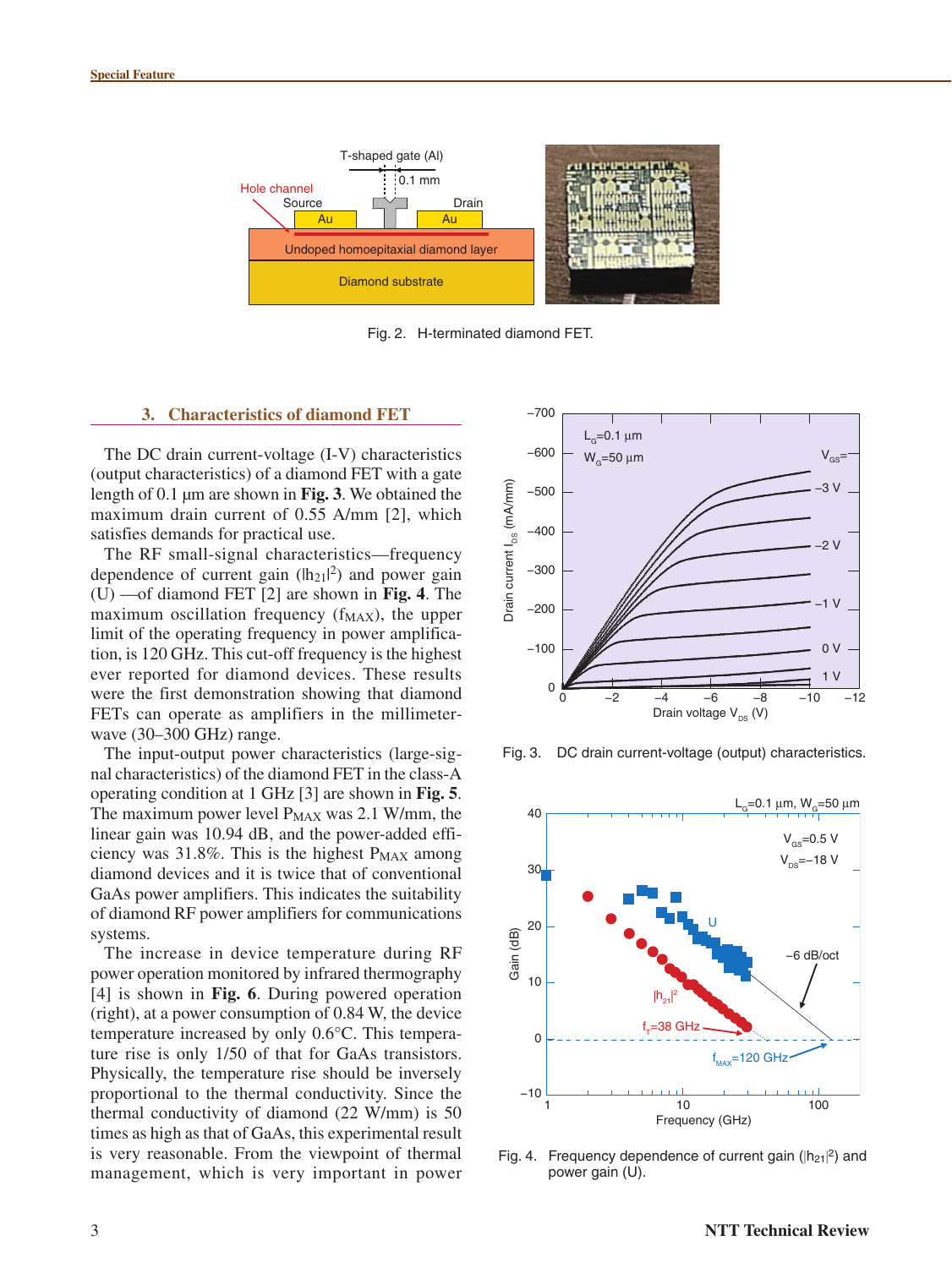device circuit design, this is a very interesting result.

#### **4. Conclusion**

The present status of diamond device research in NTT was described. When diamond devices are established, they will considerably improve the capabilities of information and communications technology (ICT), which will in turn lead to improved energy efficiency. NTT has clarified the p-type doping mechanism and improved device properties, reliability, and ion implantation technology. We are working hard to develop basic technologies for making diamond devices.



Fig. 5. RF input-output power characteristics measured at 1 GHz in class-A operation.



Fig. 6. Infrared thermograph pictures of the device when the power is off and on.

#### **References**

- [1] "Diamond Semiconductors Operate at Highest Frequency Ever—A Step Closer to Diamond Devices for Communication Satellites, Broadcasting Stations, and Radars," NTT Technical Review, Vol. 1, No. 7, pp. 97–99, 2003. https://www.ntt-review.jp/archive/ntttechnical.php?contents=ntr2003 10097.pdf
- [2] K. Ueda, M. Kasu, Y. Yamauchi, T. Makimoto, M. Schwitters, D. J. Twitchen, G. A. Scarsbrook, and S. E. Coe, "Diamond FET Using

High-quality Polycrystalline Diamond with fT of 45 GHz and fmax of 120 GHz," IEEE Electron Device Lett., Vol. 27, No. 7, pp. 570–572, 2006.

- [3] M. Kasu, K. Ueda, H. Ye, Y. Yamauchi, S. Sasaki, and T. Makimoto, "2 W/mm Output Power Density at 1 GHz for Diamond FETs," Electronics Lett., Vol. 41, No. 22, pp. 1249–1250, 2005.
- [4] M. Kasu, K. Ueda, H. Ye, Y. Yamauchi, S. Sasaki, and T. Makimoto, "High RF Output Power for H-terminated Diamond FETs," Diamond and Related Materials, Vol. 15, No. 4-8, pp. 783–786, 2006.